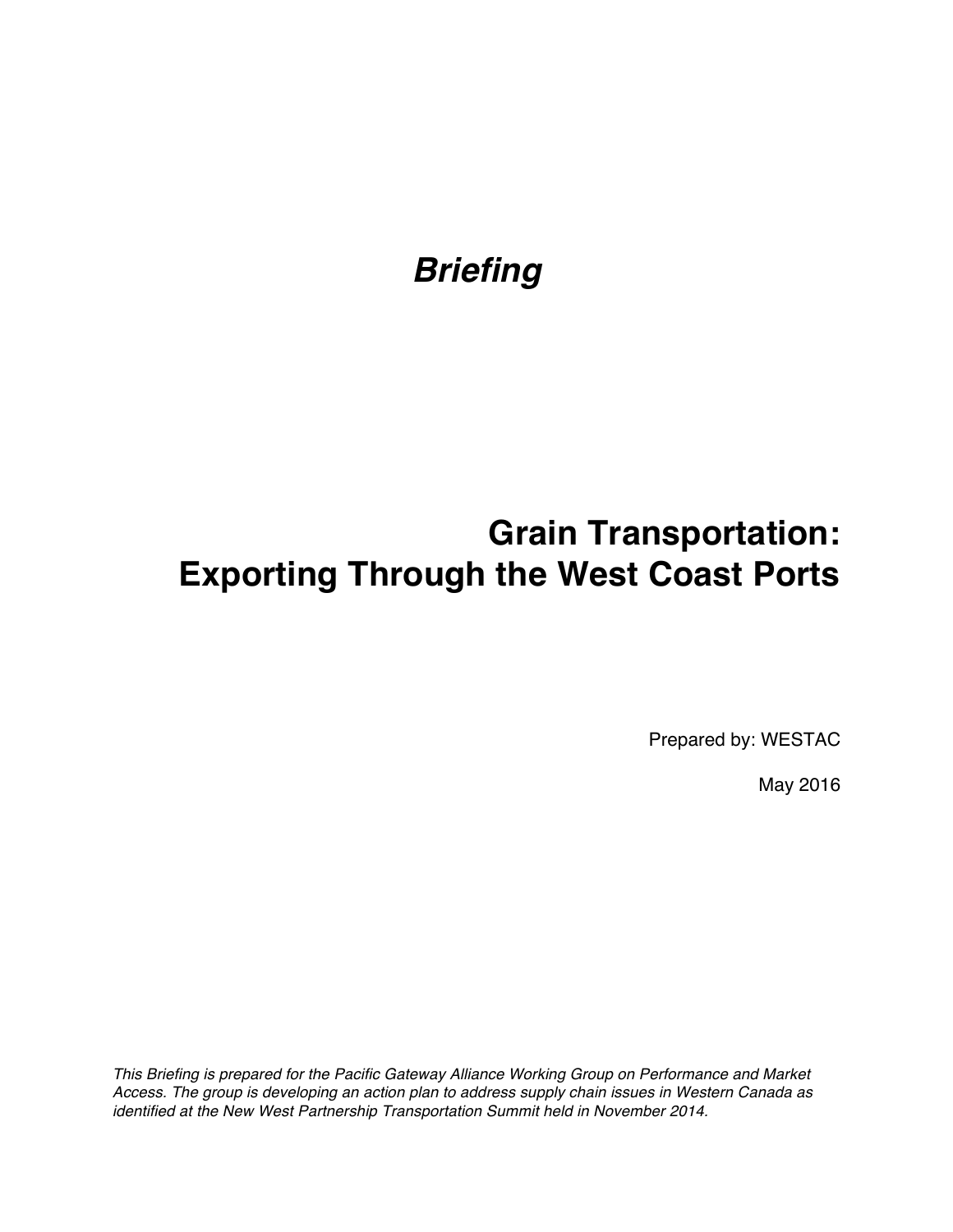The objectives of this briefing are to describe a typical order fulfillment process for a sale of bulk grain to an international buyer and identify some of the key issues in the performance of the bulk grain logistics system. It provides a common base of information to the Pacific Gateway Alliance's Performance and Market Access Working Group in advance of a Roundtable Workshop scheduled for May 27, 2016, in Regina. The Workshop will provide an opportunity for senior decision-makers to discuss improvements to grain supply chain visibility and performance.

The information in this briefing was gathered in telephone interviews conducted with stakeholders in April and May 2016. Secondary sources were used to fill data gaps. WESTAC thanks those involved in the grain handling and transportation system for their input.

### **A. Order Fulfillment Process**

The movement of bulk grains for export is a 'pull' logistics system. Grain is moved to export terminals to coincide closely to vessel arrival. To fulfill an order, grain is pulled from the farmer, moved by rail to tidewater, unloaded and prepared for shipment at a port terminal and finally loaded onto vessels.

This briefing uses the hypothetical sale of canola to a buyer in Japan as representative of a typical bulk grain order fulfillment process.

### **1. Pre-sale planning**

1

- before sales agreements are negotiated with foreign buyers, grain companies go through an annual capacity planning exercise to determine likely sales volumes by product and by month
- known physical capacity and throughput of port terminals and country elevators are taken into account
- unknown variables include the size of the crops and rail capacity; grain companies will use average crop sizes and past railway service in their planning

the term 'grain' is used in the broadest sense to include the major crops exported from Western Canada: wheat, canola, peas, durum wheat, barley, flaxseed, lentils, soybeans and oats.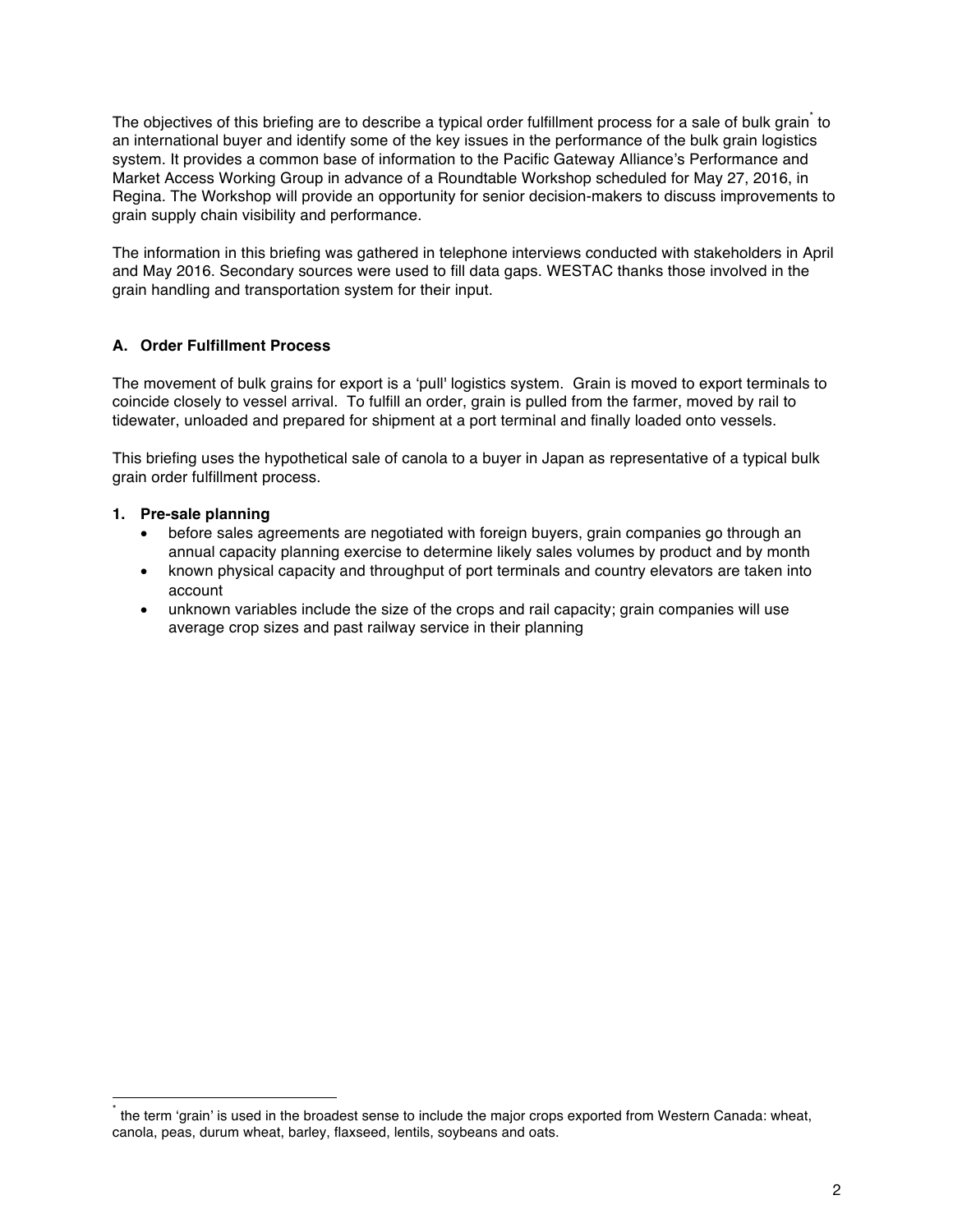#### **2. Sale & Vessel Planning Processes**

- canola sales are made between 2 to 5 months in advance of vessel loading at a West Coast port; some sales may be made as few as 30 days in advance or up to 10 months in advance
- vessels are typically booked about 12 weeks in advance; charters can be made as much as 6 months in advance and on rare occasions may be chartered only 14 days in advance; shorter bookings are unlikely
- the terms of the contract will determine whether the buyer or seller charters the vessel (see box on CIF vs. FOB)
- contracts typically have a 30-day delivery 'window' for the vessel to call and load and have a bill of lading issued
	- o for example, delivery will be between November 1 and 30.
- closer to the vessel calling (typically 30 days prior to the narrowed period), the window is narrowed by the buyer (if FOB) or seller (if CIF); window size varies by contract – between 7 and 14 days
	- $\circ$  for example, on October 15, the window may be narrowed to November 1 to 10
	- $\circ$  the grain company must ensure that the product is positioned in port during this window
	- the name of the vessel calling at the port is usually identified 10 to 14 days before arrival
- the location of the vessel can be monitored using the marine Automatic Identification System (AIS)
- depending on the seller's ownership of or access to port terminals, the contract will specify 'West Coast', a specific port, or a specific terminal for loading
- if the contract specified 'West Coast', the seller will determine which port 5 to 10 days before vessel arrival

## **3. Country Sourcing Processes**

- canola is purchased from growers anywhere from 'spot' basis (i.e. little advance notice) to 9 months in advance (i.e. canola is grown under contract)
- grain companies communicate with their country elevator network regularly, providing 4 to 8 week rolling plans for each country elevator
- trucks deliver canola to the country elevator up to 15 days before anticipated departure for port

# **Forward Planning: Sharing Information**

- many grain companies share forwardlooking information with railways to indicate future demand for rail service
	- $\circ$  the extent of the forecasts shared with railways varies significantly among grain companies
	- o some companies provide railways with annual forecasts by corridor, by elevator, and by commodity which are later updated by quarter and by month
- in the spring, discussions take place regarding rail car allocation for the next crop year

#### **CIF vs. FOB**

- CIF Cost, Insurance & Freight
- seller charters the vessel
- ownership of product transfers upon arrival at destination port (e.g. Japan)
- most sellers prefer CIF sales as it provides greater control

#### FOB – Free on Board

- buyer charters the vessel
- ownership of product changes when the it leaves the port
- most buyers prefer to buy FOB as they could reduce their costs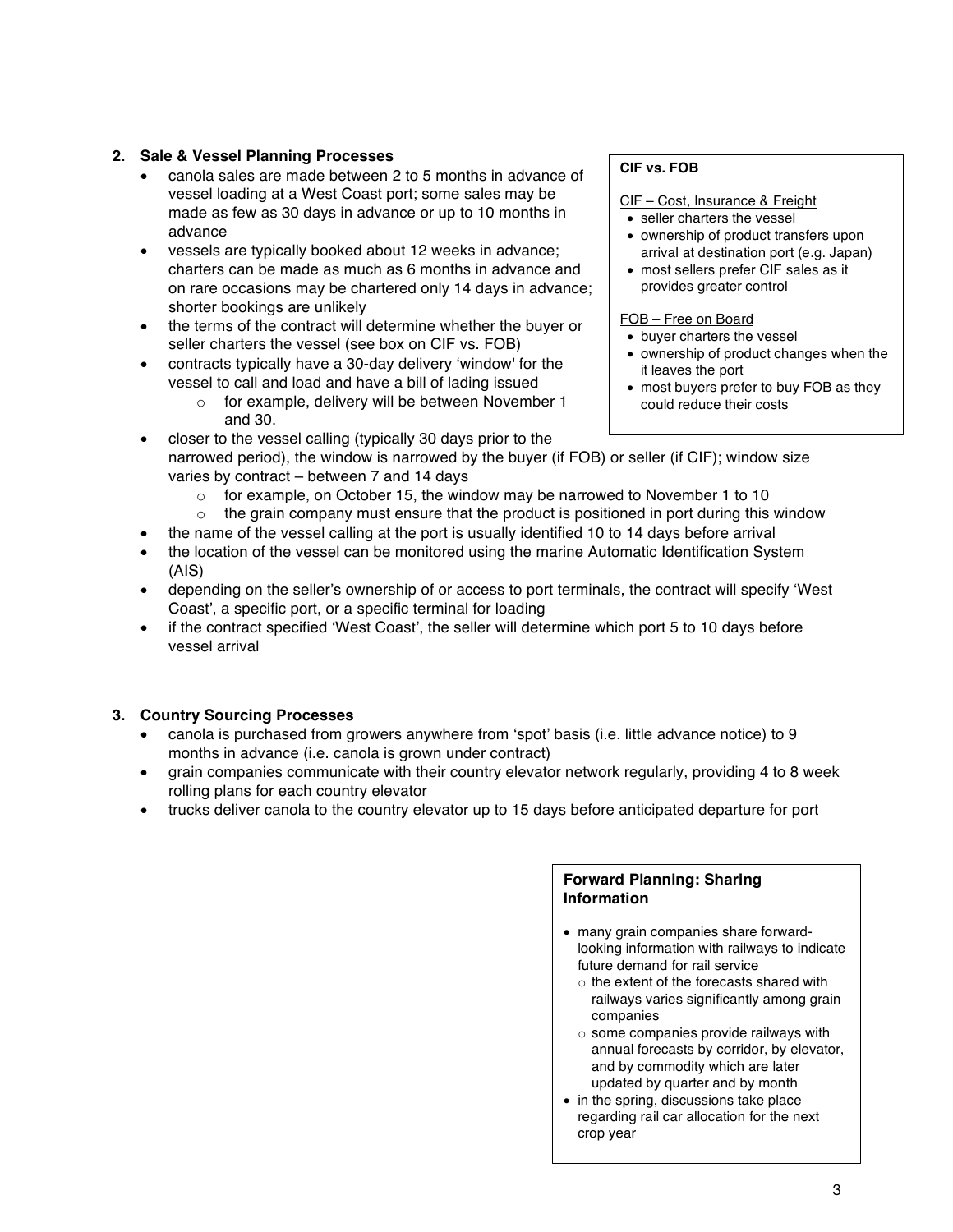#### **4. Rail Logistics**

1

• CN and CP have distinct rail logistics processes as described below

| <b>CN</b>                                                                                                                                                                                                                                                                                                                                                                                                                                                                                                                                                                                                                                                                                                                                                                                                                                                                                                                                                                                                                                                                                                                                                                                                                                                                                                                                                                                                                                                                                                                                                                                                                 | <b>CP</b>                                                                                                                                                                                                                                                                                                                                                                                                                                                                                                                                                                                                                                                                                                                                                                                                                                                                                                                                                                                                                                                                                                                                                                                                                                                                          |
|---------------------------------------------------------------------------------------------------------------------------------------------------------------------------------------------------------------------------------------------------------------------------------------------------------------------------------------------------------------------------------------------------------------------------------------------------------------------------------------------------------------------------------------------------------------------------------------------------------------------------------------------------------------------------------------------------------------------------------------------------------------------------------------------------------------------------------------------------------------------------------------------------------------------------------------------------------------------------------------------------------------------------------------------------------------------------------------------------------------------------------------------------------------------------------------------------------------------------------------------------------------------------------------------------------------------------------------------------------------------------------------------------------------------------------------------------------------------------------------------------------------------------------------------------------------------------------------------------------------------------|------------------------------------------------------------------------------------------------------------------------------------------------------------------------------------------------------------------------------------------------------------------------------------------------------------------------------------------------------------------------------------------------------------------------------------------------------------------------------------------------------------------------------------------------------------------------------------------------------------------------------------------------------------------------------------------------------------------------------------------------------------------------------------------------------------------------------------------------------------------------------------------------------------------------------------------------------------------------------------------------------------------------------------------------------------------------------------------------------------------------------------------------------------------------------------------------------------------------------------------------------------------------------------|
| <b>Rail Car Orders</b><br>• CN has set one day a week for each elevator<br>on its network for possible loading<br>• grain companies place car orders on a<br>weekly basis for specific elevators requiring<br>service the following week (all orders must<br>be submitted by Tuesday for service the<br>following grain week)<br>• orders can be placed up to 16 weeks in<br>advance but 80% are placed the week prior"<br>• on Wednesdays, CN reviews all orders<br>received - by grain runs, by priority and<br>specific requests<br>• on Thursdays, CN assigns service to orders<br>according to service days and special<br>requests;<br>• on Fridays, plans are released to customers<br>• any last minute changes to loading plans or<br>due to operational issues are communicated<br>• the process described above accounts for<br>approximately 98% of CN's grain traffic<br><b>Export Fleet Integration Program</b><br>• voluntary program in which a few grain<br>companies participate<br>• grain companies supply hopper cars for<br>integration into CN's general fleet, thereby<br>increasing the overall size of the fleet for<br>grain exports<br>• it provides participating grain companies with<br>'preferred' allocation and year-round off-the-<br>top car supply in minimum 25-car block<br>shipments<br>• participants are not compensated for the use<br>of their cars as these cars are used for<br>revenue cap regulated shipments<br>• program is intended to provide for consistent<br>year-round shipping<br>• CN also has a Commercial Fleet Integration<br>Program for domestic movements | Dedicated Train Program (DTP)<br>described as a virtual shuttle train<br>grain companies estimate how many<br>$\bullet$<br>shuttle trains they need for the next<br>crop year and commit to using the<br>trains throughout the year<br>each shuttle is 112 cars<br>$\bullet$<br>their estimate is based on expected<br>$\bullet$<br>cycle times and expected volumes for<br>export<br>example: a grain company may expect<br>٠<br>trains will cycle 2x/month in winter and<br>3x/month for the remainder of the year<br>$\circ$ if the company commits to 5 shuttle<br>trains they would expect to have<br>available 10 trains per month (1,120<br>cars) in winter and 15 trains per<br>month in non-winter months (1,680<br>cars)<br>grain companies have greater control<br>as they determine origin, destination<br>and timing (shipper controls the day of<br>loading and unloading, CP controls<br>transit times)<br>grain companies manage their virtual<br>$\bullet$<br>fleet and do not place orders on a<br>weekly basis<br>about 70% of CP's bulk grain traffic is<br>$\bullet$<br>part of the DTP<br><b>General Orders</b><br>grain companies must order general<br>cars 10 days in advance (outside the<br>DTP)<br>no pre-determined day(s) for servicing<br>elevators |

the shipping year runs from August to July; for the 2015-2016 crop year, there are 53 weeks, week 1 starts the first week of August and week 53 the last day of July. For example, a shipper will place an order on May 10 (grain week 41) for rail car delivery at the country elevator in week 42.

<sup>\*\*</sup> while the web application accepts orders up to 16 weeks in advance, grain companies report that CN prefers orders placed one week in advance and that CN advises whether an order was accepted one week in advance.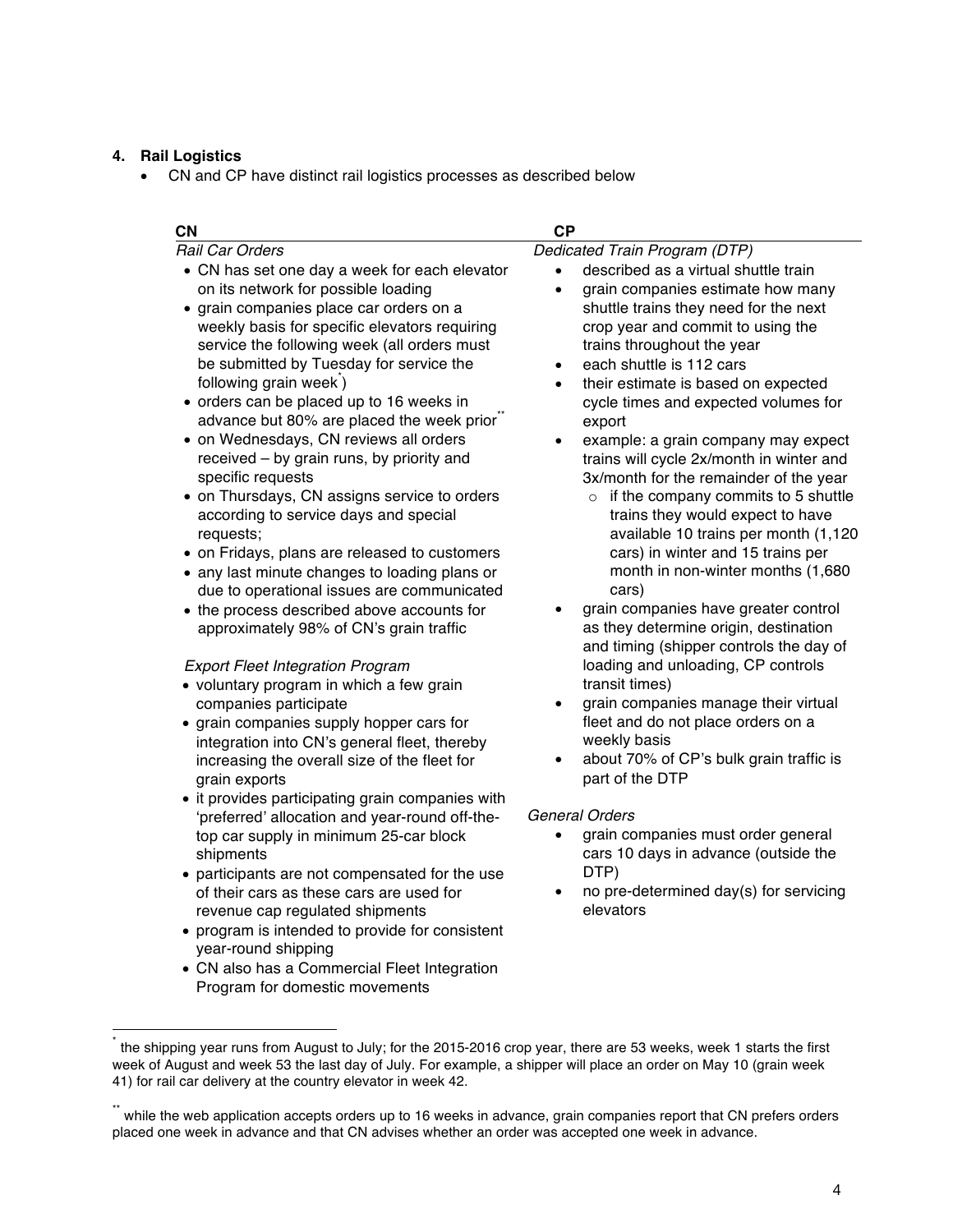#### **5. Port Processes**

- once the train arrives in port and is 'spotted' for unloading it takes up to 1 day to be unloaded
- vessels generally arrive in port 2 to 3 days in advance of the narrowed delivery window; late arrivals in port are rare and are usually the result of bad seas
- it takes between 3 and 4 days for a vessel to be loaded with product from the terminal
- many vessels today are Panamax-sized or greater, and carry multiple commodities to multiple discharge ports (see box)
- a stow plan for each vessel, approved by the vessel master, governs the configuration of the load by vessel hold (i.e. which commodity in each hold) and load rotation in terms of holds and terminals
	- $\circ$  the stow plan's key priority is stability of

#### **Vessel Sizes are Increasing**

For the 2014-2015 crop year, the average load/vessel was 48,400 tonnes in Prince Rupert and 45,500 tonnes in Vancouver. In comparison, for the 1999- 2000 crop year, the average loads were 37,700 tonnes in Prince Rupert and 25,300 tonnes in Vancouver.

Impacts:

- requires additional loading time
- may increase the number of commodities per vessel; therefore, increases the complexity of coordination as products may be sourced from different regions, arrive on different railways, and arrive in separate trains
- vessel may call at multiple terminals for loading or make repeated calls at one terminal
- the vessel during loading and sailing; it must also account for ease of discharge • sequencing of train arrivals at port can significantly impact vessel loading, even for singlecommodity/destination vessels, and can result in the need for multiple berths and/or delays to loading
- vessels may go to a terminal once for loading or may push back to an anchorage and wait for additional product from the same terminal or may go to multiple terminals for loading (for example, if a purchaser has contracts from several grain companies or if a grain company has more than one terminal with product destined for the vessel)

### **Exports from Western Canadian ports (million tonnes) [hopper car movements]**

| <b>Crop Year</b> | <b>Prince Rupert</b> | <b>Vancouver</b> | Total    |  |
|------------------|----------------------|------------------|----------|--|
| 2010-2011        | 4,433.8              | 16,732.1         | 21,165.9 |  |
| 2011-2012        | 4,718.2              | 16,532.0         | 21,250.2 |  |
| 2012-2013        | 5,111.3              | 16,976.7         | 22,088.0 |  |
| 2013-2014        | 6,107.8              | 20,080.6         | 26,188.4 |  |
| 2014-2015        | 6,152.2              | 22,491.4         | 28,643.6 |  |
| 2015-2016        | 5,104.7              | 17,606.4         | 22,711.2 |  |
|                  |                      |                  |          |  |

(to week 40)

*Source: Quorum Corporation Annual Report [Table 2B-4] and Performance Update report for Grain Week 40 [Table 4-A]*